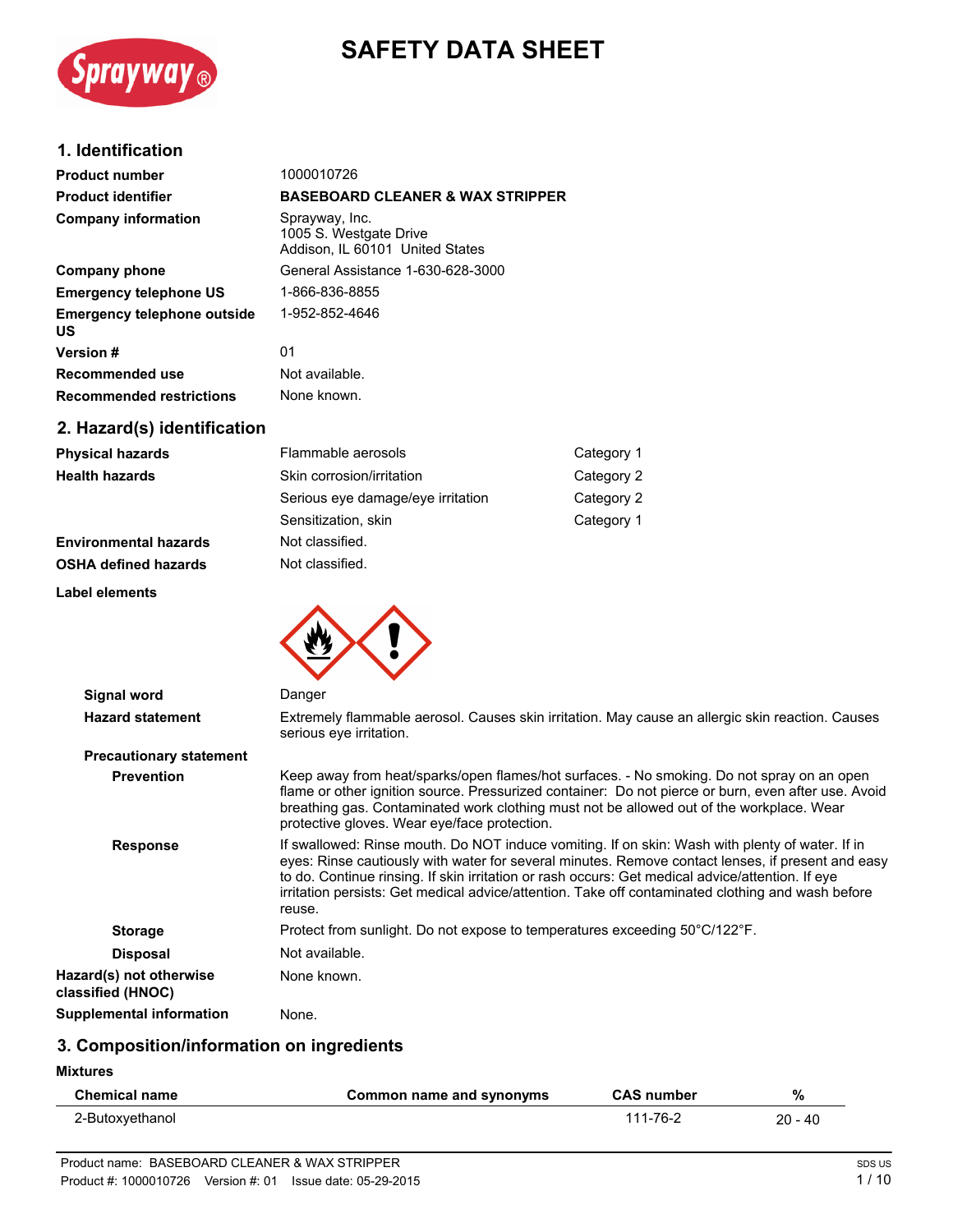| <b>Chemical name</b>                     | Common name and synonyms | <b>CAS number</b> | %          |
|------------------------------------------|--------------------------|-------------------|------------|
| <b>Butane</b>                            |                          | 106-97-8          | $2.5 - 10$ |
| Propane                                  |                          | 74-98-6           | $1 - 2.5$  |
| Anhydrous Ammonia                        |                          | 7664-41-7         | $0.1 - 1$  |
| Pine Oil                                 |                          | 8002-09-3         | $0.1 - 1$  |
| Other components below reportable levels |                          |                   | $60 - 80$  |

\*Designates that a specific chemical identity and/or percentage of composition has been withheld as a trade secret.

### **4. First-aid measures**

| <b>Inhalation</b>                                                            | If symptoms develop move victim to fresh air. Get medical attention if symptoms persist.                                                                                                                                                    |
|------------------------------------------------------------------------------|---------------------------------------------------------------------------------------------------------------------------------------------------------------------------------------------------------------------------------------------|
| <b>Skin contact</b>                                                          | Take off immediately all contaminated clothing. Call a physician or poison control center<br>immediately. Chemical burns must be treated by a physician. Wash clothing separately before<br>reuse.                                          |
| Eye contact                                                                  | Immediately flush eyes with plenty of water for at least 15 minutes. Remove contact lenses, if<br>present and easy to do. Continue rinsing.                                                                                                 |
| Ingestion                                                                    | Call a physician or poison control center immediately. Rinse mouth. Do not induce vomiting. If<br>vomiting occurs, keep head low so that stomach content doesn't get into the lungs.                                                        |
| <b>Most important</b><br>symptoms/effects, acute and<br>delayed              | May cause allergic skin reaction. Dermatitis. Severe eye irritation. Symptoms may include stinging,<br>tearing, redness, swelling, and blurred vision. Skin irritation. May cause redness and pain. May<br>cause an allergic skin reaction. |
| Indication of immediate<br>medical attention and special<br>treatment needed | Provide general supportive measures and treat symptomatically. Keep victim under observation.<br>Symptoms may be delayed.                                                                                                                   |
| <b>General information</b>                                                   | Ensure that medical personnel are aware of the material(s) involved, and take precautions to<br>protect themselves. Wash contaminated clothing before reuse.                                                                                |

# **5. Fire-fighting measures**

| Suitable extinguishing media                                     | Alcohol resistant foam. Water fog. Dry chemical powder. Carbon dioxide (CO2).                                                                                                                                                                                                    |
|------------------------------------------------------------------|----------------------------------------------------------------------------------------------------------------------------------------------------------------------------------------------------------------------------------------------------------------------------------|
| Unsuitable extinguishing<br>media                                | Do not use water jet as an extinguisher, as this will spread the fire.                                                                                                                                                                                                           |
| Specific hazards arising from<br>the chemical                    | Contents under pressure. Pressurized container may explode when exposed to heat or flame.<br>During fire, gases hazardous to health may be formed.                                                                                                                               |
| Special protective equipment<br>and precautions for firefighters | Firefighters must use standard protective equipment including flame retardant coat, helmet with<br>face shield, gloves, rubber boots, and in enclosed spaces, SCBA.                                                                                                              |
| Fire-fighting<br>equipment/instructions                          | Move containers from fire area if you can do so without risk. Containers should be cooled with<br>water to prevent vapor pressure build up. For massive fire in cargo area, use unmanned hose<br>holder or monitor nozzles, if possible. If not, withdraw and let fire burn out. |
| <b>Specific methods</b>                                          | Use standard firefighting procedures and consider the hazards of other involved materials. Move<br>containers from fire area if you can do so without risk. In the event of fire and/or explosion do not<br>breathe fumes.                                                       |
| <b>General fire hazards</b>                                      | Extremely flammable aerosol.                                                                                                                                                                                                                                                     |

# **6. Accidental release measures**

| <b>Personal precautions,</b><br>protective equipment and<br>emergency procedures | Keep unnecessary personnel away. Keep people away from and upwind of spill/leak. Keep out of<br>low areas. Eliminate all ignition sources (no smoking, flares, sparks, or flames in immediate area).<br>Wear appropriate protective equipment and clothing during clean-up. Avoid breathing gas. Do not<br>touch damaged containers or spilled material unless wearing appropriate protective clothing.<br>Ventilate closed spaces before entering them. Local authorities should be advised if significant<br>spillages cannot be contained. For personal protection, see section 8 of the SDS.                                                                                                                                                                |
|----------------------------------------------------------------------------------|-----------------------------------------------------------------------------------------------------------------------------------------------------------------------------------------------------------------------------------------------------------------------------------------------------------------------------------------------------------------------------------------------------------------------------------------------------------------------------------------------------------------------------------------------------------------------------------------------------------------------------------------------------------------------------------------------------------------------------------------------------------------|
| Methods and materials for<br>containment and cleaning up                         | Refer to attached safety data sheets and/or instructions for use. Eliminate all ignition sources (no<br>smoking, flares, sparks, or flames in immediate area). Keep combustibles (wood, paper, oil, etc.)<br>away from spilled material. Stop leak if you can do so without risk. Move the cylinder to a safe and<br>open area if the leak is irreparable. Use water spray to reduce vapors or divert vapor cloud drift.<br>Isolate area until gas has dispersed. Prevent entry into waterways, sewer, basements or confined<br>areas. Following product recovery, flush area with water. Wipe up with absorbent material (e.g.<br>cloth, fleece). Clean surface thoroughly to remove residual contamination. For waste disposal, see<br>section 13 of the SDS. |
| <b>Environmental precautions</b>                                                 | Avoid release to the environment. Inform appropriate managerial or supervisory personnel of all<br>environmental releases. Prevent further leakage or spillage if safe to do so. Avoid discharge into<br>drains, water courses or onto the ground.                                                                                                                                                                                                                                                                                                                                                                                                                                                                                                              |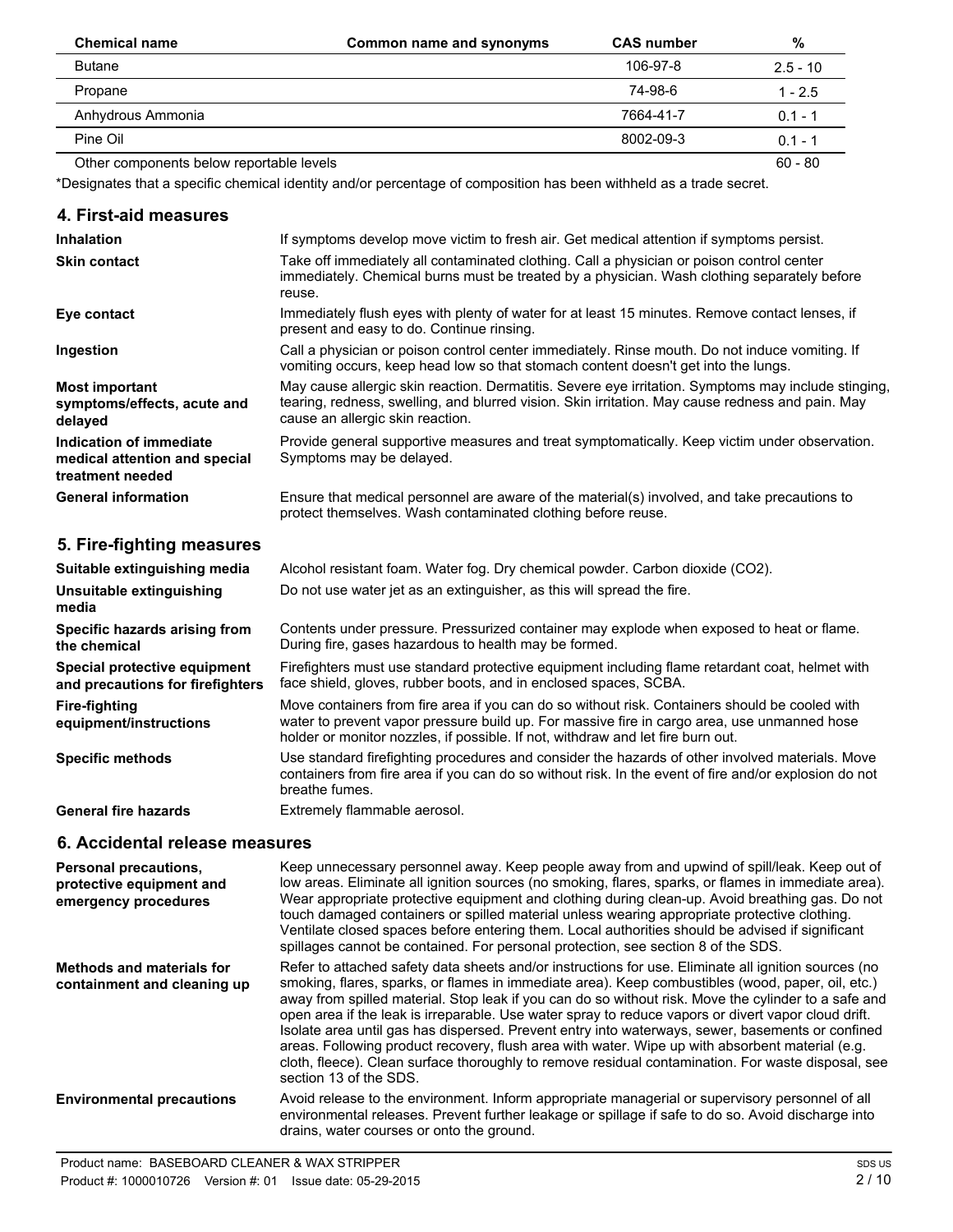# **7. Handling and storage**

| <b>Precautions for safe handling</b>                            | Pressurized container: Do not pierce or burn, even after use. Do not use if spray button is missing<br>or defective. Do not spray on a naked flame or any other incandescent material. Do not smoke<br>while using or until sprayed surface is thoroughly dry. Do not cut, weld, solder, drill, grind, or<br>expose containers to heat, flame, sparks, or other sources of ignition. Avoid contact with skin, eyes<br>and clothing. All equipment used when handling the product must be grounded. Use non-sparking<br>tools and explosion-proof equipment. Do not re-use empty containers. Do not get in eyes, on skin,<br>or on clothing. Avoid breathing gas. Avoid prolonged exposure. Provide adequate ventilation. Wear<br>appropriate personal protective equipment. Avoid release to the environment. Observe good<br>industrial hygiene practices. |
|-----------------------------------------------------------------|-------------------------------------------------------------------------------------------------------------------------------------------------------------------------------------------------------------------------------------------------------------------------------------------------------------------------------------------------------------------------------------------------------------------------------------------------------------------------------------------------------------------------------------------------------------------------------------------------------------------------------------------------------------------------------------------------------------------------------------------------------------------------------------------------------------------------------------------------------------|
| Conditions for safe storage,<br>including any incompatibilities | Level 1 Aerosol.                                                                                                                                                                                                                                                                                                                                                                                                                                                                                                                                                                                                                                                                                                                                                                                                                                            |
|                                                                 | Pressurized container. Protect from sunlight and do not expose to temperatures exceeding<br>50°C/122 °F. Do not puncture, incinerate or crush. Do not handle or store near an open flame,<br>heat or other sources of ignition. This material can accumulate static charge which may cause<br>spark and become an ignition source. Store in a well-ventilated place. Refrigeration recommended.                                                                                                                                                                                                                                                                                                                                                                                                                                                             |

Store away from incompatible materials (see Section 10 of the SDS).

# **8. Exposure controls/personal protection**

#### **Occupational exposure limits**

#### **US. OSHA Table Z-1 Limits for Air Contaminants (29 CFR 1910.1000)**

| <b>Components</b>                           | <b>Type</b>  |                                                |                        | Value                |  |
|---------------------------------------------|--------------|------------------------------------------------|------------------------|----------------------|--|
| 2-Butoxyethanol (CAS<br>$111 - 76 - 2)$     | PEL          |                                                |                        | 240 mg/m3            |  |
|                                             |              |                                                |                        | 50 ppm               |  |
| Anhydrous Ammonia (CAS<br>7664-41-7)        | PEL          |                                                |                        | 35 mg/m3             |  |
|                                             |              |                                                |                        | 50 ppm               |  |
| Propane (CAS 74-98-6)                       | PEL          |                                                |                        | 1800 mg/m3           |  |
|                                             |              |                                                |                        | 1000 ppm             |  |
| <b>US. ACGIH Threshold Limit Values</b>     |              |                                                |                        |                      |  |
| <b>Components</b>                           | <b>Type</b>  |                                                |                        | Value                |  |
| 2-Butoxyethanol (CAS<br>$111 - 76 - 2$      | <b>TWA</b>   |                                                |                        | 20 ppm               |  |
| Anhydrous Ammonia (CAS<br>7664-41-7)        | <b>STEL</b>  |                                                |                        | 35 ppm               |  |
|                                             | <b>TWA</b>   |                                                |                        | 25 ppm               |  |
| Butane (CAS 106-97-8)                       | <b>STEL</b>  |                                                |                        | 1000 ppm             |  |
| US. NIOSH: Pocket Guide to Chemical Hazards |              |                                                |                        |                      |  |
| <b>Components</b>                           | <b>Type</b>  |                                                |                        | <b>Value</b>         |  |
| 2-Butoxyethanol (CAS<br>$111 - 76 - 2$      | <b>TWA</b>   |                                                |                        | 24 mg/m3             |  |
|                                             |              |                                                |                        | 5 ppm                |  |
| Anhydrous Ammonia (CAS<br>7664-41-7)        | <b>STEL</b>  |                                                |                        | 27 mg/m3             |  |
|                                             |              |                                                |                        | 35 ppm               |  |
|                                             | <b>TWA</b>   |                                                |                        | 18 mg/m3             |  |
|                                             |              |                                                |                        | 25 ppm               |  |
| Butane (CAS 106-97-8)                       | <b>TWA</b>   |                                                |                        | 1900 mg/m3           |  |
|                                             |              |                                                |                        | 800 ppm              |  |
| Propane (CAS 74-98-6)                       | <b>TWA</b>   |                                                |                        | 1800 mg/m3           |  |
|                                             |              |                                                |                        | 1000 ppm             |  |
| <b>Biological limit values</b>              |              |                                                |                        |                      |  |
| <b>ACGIH Biological Exposure Indices</b>    |              |                                                |                        |                      |  |
| <b>Components</b>                           | <b>Value</b> | <b>Determinant</b>                             | <b>Specimen</b>        | <b>Sampling Time</b> |  |
| 2-Butoxyethanol (CAS<br>$111 - 76 - 2)$     | $200$ mg/g   | Butoxyacetic<br>acid (BAA),<br>with hydrolysis | Creatinine in<br>urine | $\star$              |  |

\* - For sampling details, please see the source document.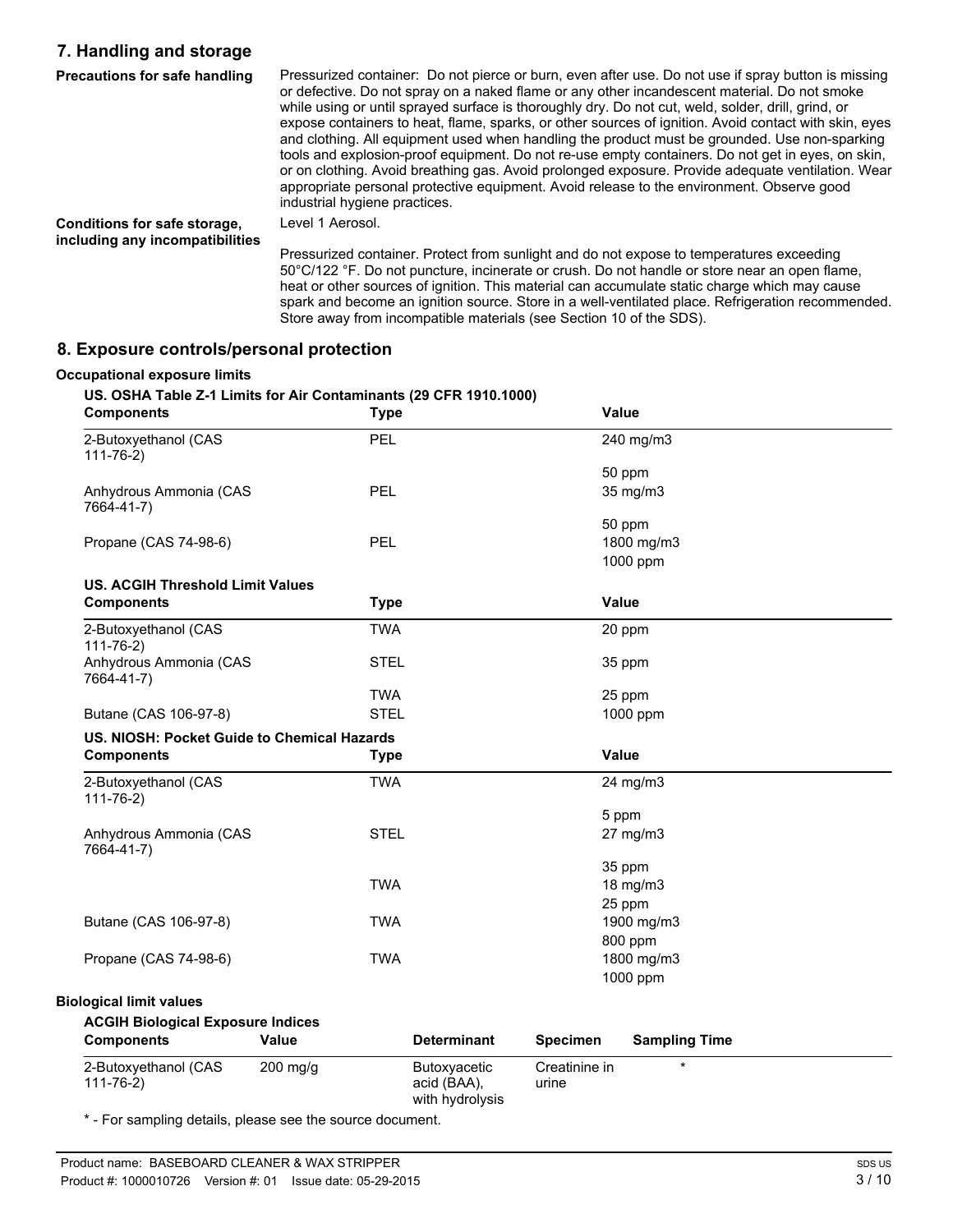| <b>Exposure quidelines</b>                                            |                                                                   |                                                                                                                                                                                                                                                                                                                                                                                                                                                                                                                                                                                                                                                                              |
|-----------------------------------------------------------------------|-------------------------------------------------------------------|------------------------------------------------------------------------------------------------------------------------------------------------------------------------------------------------------------------------------------------------------------------------------------------------------------------------------------------------------------------------------------------------------------------------------------------------------------------------------------------------------------------------------------------------------------------------------------------------------------------------------------------------------------------------------|
| US - California OELs: Skin designation                                |                                                                   |                                                                                                                                                                                                                                                                                                                                                                                                                                                                                                                                                                                                                                                                              |
| 2-Butoxyethanol (CAS 111-76-2)                                        |                                                                   | Can be absorbed through the skin.                                                                                                                                                                                                                                                                                                                                                                                                                                                                                                                                                                                                                                            |
| US - Minnesota Haz Subs: Skin designation applies                     |                                                                   |                                                                                                                                                                                                                                                                                                                                                                                                                                                                                                                                                                                                                                                                              |
| 2-Butoxyethanol (CAS 111-76-2)                                        |                                                                   | Skin designation applies.                                                                                                                                                                                                                                                                                                                                                                                                                                                                                                                                                                                                                                                    |
| US - Tennesse OELs: Skin designation                                  |                                                                   |                                                                                                                                                                                                                                                                                                                                                                                                                                                                                                                                                                                                                                                                              |
| 2-Butoxyethanol (CAS 111-76-2)                                        |                                                                   | Can be absorbed through the skin.                                                                                                                                                                                                                                                                                                                                                                                                                                                                                                                                                                                                                                            |
|                                                                       | US NIOSH Pocket Guide to Chemical Hazards: Skin designation       |                                                                                                                                                                                                                                                                                                                                                                                                                                                                                                                                                                                                                                                                              |
| 2-Butoxyethanol (CAS 111-76-2)                                        |                                                                   | Can be absorbed through the skin.                                                                                                                                                                                                                                                                                                                                                                                                                                                                                                                                                                                                                                            |
|                                                                       | US. OSHA Table Z-1 Limits for Air Contaminants (29 CFR 1910.1000) |                                                                                                                                                                                                                                                                                                                                                                                                                                                                                                                                                                                                                                                                              |
| 2-Butoxyethanol (CAS 111-76-2)                                        |                                                                   | Can be absorbed through the skin.                                                                                                                                                                                                                                                                                                                                                                                                                                                                                                                                                                                                                                            |
| Appropriate engineering<br>controls                                   |                                                                   | Explosion-proof general and local exhaust ventilation. Good general ventilation (typically 10 air<br>changes per hour) should be used. Ventilation rates should be matched to conditions. If<br>applicable, use process enclosures, local exhaust ventilation, or other engineering controls to<br>maintain airborne levels below recommended exposure limits. If exposure limits have not been<br>established, maintain airborne levels to an acceptable level. Eye wash facilities and emergency<br>shower must be available when handling this product. Facilities storing or utilizing this material<br>should be equipped with an eyewash facility and a safety shower. |
| Individual protection measures, such as personal protective equipment |                                                                   |                                                                                                                                                                                                                                                                                                                                                                                                                                                                                                                                                                                                                                                                              |
| <b>Eye/face protection</b>                                            | Face shield is recommended.                                       |                                                                                                                                                                                                                                                                                                                                                                                                                                                                                                                                                                                                                                                                              |
| <b>Hand protection</b>                                                |                                                                   | For prolonged or repeated skin contact use suitable protective gloves.                                                                                                                                                                                                                                                                                                                                                                                                                                                                                                                                                                                                       |
| <b>Skin protection</b>                                                |                                                                   |                                                                                                                                                                                                                                                                                                                                                                                                                                                                                                                                                                                                                                                                              |
| <b>Other</b>                                                          |                                                                   | Wear appropriate chemical resistant clothing. Use of an impervious apron is recommended.                                                                                                                                                                                                                                                                                                                                                                                                                                                                                                                                                                                     |
| <b>Skin protection</b>                                                |                                                                   |                                                                                                                                                                                                                                                                                                                                                                                                                                                                                                                                                                                                                                                                              |
| <b>Respiratory protection</b>                                         | air-supplied respirator.                                          | If permissible levels are exceeded use NIOSH mechanical filter / organic vapor cartridge or an                                                                                                                                                                                                                                                                                                                                                                                                                                                                                                                                                                               |
| <b>Thermal hazards</b>                                                |                                                                   | Wear appropriate thermal protective clothing, when necessary.                                                                                                                                                                                                                                                                                                                                                                                                                                                                                                                                                                                                                |
| <b>General hygiene</b><br>considerations                              | be allowed out of the workplace.                                  | When using do not smoke. Always observe good personal hygiene measures, such as washing<br>after handling the material and before eating, drinking, and/or smoking. Routinely wash work<br>clothing and protective equipment to remove contaminants. Contaminated work clothing should not                                                                                                                                                                                                                                                                                                                                                                                   |

# **9. Physical and chemical properties**

| Appearance                                   |                                                              |
|----------------------------------------------|--------------------------------------------------------------|
| <b>Physical state</b>                        | Gas.                                                         |
| Form                                         | Aerosol.                                                     |
| Color                                        | Light brown. Tan.                                            |
| Odor                                         | Solvent.                                                     |
| <b>Odor threshold</b>                        | Not available.                                               |
| рH                                           | $11.5 - 12.5$                                                |
| Melting point/freezing point                 | Not available.                                               |
| Initial boiling point and boiling<br>range   | 189.02 °F (87.24 °C) estimated                               |
| <b>Flash point</b>                           | -156.0 $\degree$ F (-104.4 $\degree$ C) Propellant estimated |
| <b>Evaporation rate</b>                      | Not available.                                               |
| Flammability (solid, gas)                    | Not available.                                               |
| Upper/lower flammability or explosive limits |                                                              |
| <b>Flammability limit - lower</b><br>(%)     | Not available.                                               |
| <b>Flammability limit - upper</b><br>(%)     | Not available.                                               |
| Explosive limit - lower (%)                  | Not available.                                               |
| Explosive limit - upper (%)                  | Not available.                                               |
| Vapor pressure                               | 55 - 75 psig @25C estimated                                  |
| Vapor density                                | Not available.                                               |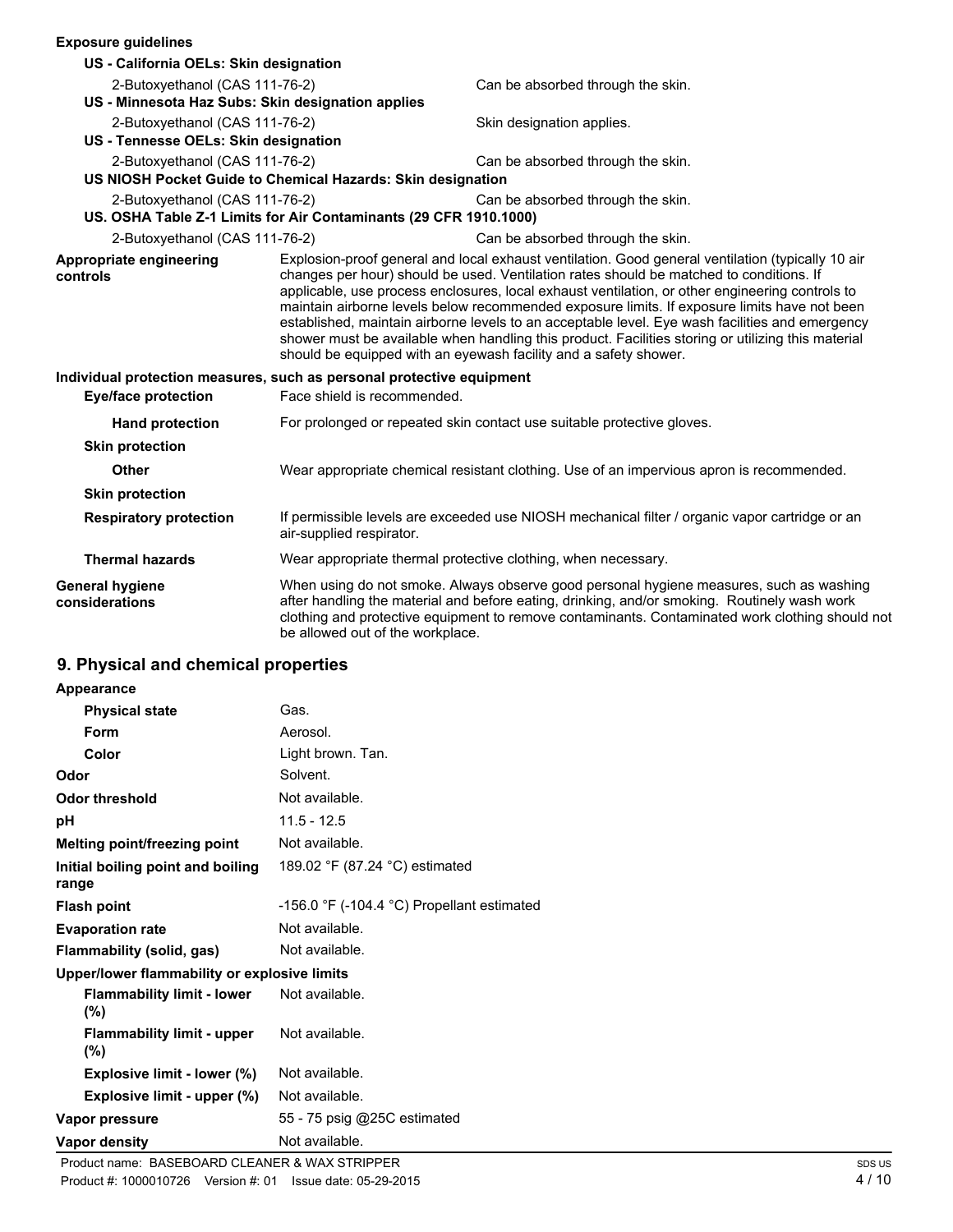| <b>Relative density</b>                           | Not available.                              |
|---------------------------------------------------|---------------------------------------------|
| Solubility(ies)                                   |                                             |
| Solubility (water)                                | Not available.                              |
| <b>Partition coefficient</b><br>(n-octanol/water) | Not available.                              |
| <b>Auto-ignition temperature</b>                  | 446 $\degree$ F (230 $\degree$ C) estimated |
| <b>Decomposition temperature</b>                  | Not available.                              |
| Viscositv                                         | Not available.                              |
| <b>Other information</b>                          |                                             |
| <b>Specific gravity</b>                           | 0.912 estimated                             |

## **10. Stability and reactivity**

| <b>Reactivity</b>                            | Reacts violently with strong acids. This product may react with oxidizing agents.                                                                                                                                                                 |
|----------------------------------------------|---------------------------------------------------------------------------------------------------------------------------------------------------------------------------------------------------------------------------------------------------|
| <b>Chemical stability</b>                    | Material is stable under normal conditions.                                                                                                                                                                                                       |
| <b>Possibility of hazardous</b><br>reactions | No dangerous reaction known under conditions of normal use. Hazardous polymerization does not<br>occur.                                                                                                                                           |
| <b>Conditions to avoid</b>                   | Avoid heat, sparks, open flames and other ignition sources. Avoid temperatures exceeding the<br>flash point. Do not mix with other chemicals. Contact with incompatible materials. Fire or intense<br>heat may cause violent rupture of packages. |
| Incompatible materials                       | Acids. Strong oxidizing agents. Oxidizing agents. Nitrates. Fluorine. Chlorine.                                                                                                                                                                   |
| <b>Hazardous decomposition</b><br>products   | No hazardous decomposition products are known.                                                                                                                                                                                                    |

## **11. Toxicological information**

#### **Information on likely routes of exposure**

| Ingestion may cause severe irritation of the mouth, the esophagus and the gastrointestinal tract.                                                                                                                      |
|------------------------------------------------------------------------------------------------------------------------------------------------------------------------------------------------------------------------|
| Prolonged inhalation may be harmful.                                                                                                                                                                                   |
| Causes severe skin burns. May cause an allergic skin reaction.                                                                                                                                                         |
| 2-Butoxy ethanol may be absorbed through the skin in toxic amounts if contact is repeated and<br>prolonged. These effects have not been observed in humans.                                                            |
| Causes serious eye damage.                                                                                                                                                                                             |
| Burning pain and severe corrosive skin damage. May cause allergic skin reaction. Severe eye<br>irritation. Symptoms may include stinging, tearing, redness, swelling, and blurred vision. Causes<br>severe eye damage. |
|                                                                                                                                                                                                                        |

#### **Information on toxicological effects**

**Acute toxicity** May cause an allergic skin reaction. Expected to be a low hazard for usual industrial or commercial handling by trained personnel. Harmful if swallowed, in contact with skin or if inhaled.

| <b>Components</b>              | <b>Species</b> | <b>Test Results</b>    |
|--------------------------------|----------------|------------------------|
| 2-Butoxyethanol (CAS 111-76-2) |                |                        |
| <b>Acute</b>                   |                |                        |
| Dermal                         |                |                        |
| LD50                           | Guinea pig     | 230 ml/kg, 24 Hours    |
|                                |                | 7.3 ml/kg, 4 Days      |
|                                | Rabbit         | 450 ml/kg, 24 Hours    |
|                                |                | 435 mg/kg, 24 Hours    |
|                                |                | $0.63$ ml/kg           |
|                                | Rat            | > 2000 mg/kg, 24 Hours |
| Inhalation                     |                |                        |
| LC50                           | Rabbit         | 400 ppm, 7 Hours       |
|                                | Rat            | 450 ppm, 4 Hours       |
| Oral                           |                |                        |
| LD100                          | Rabbit         | 695 mg/kg              |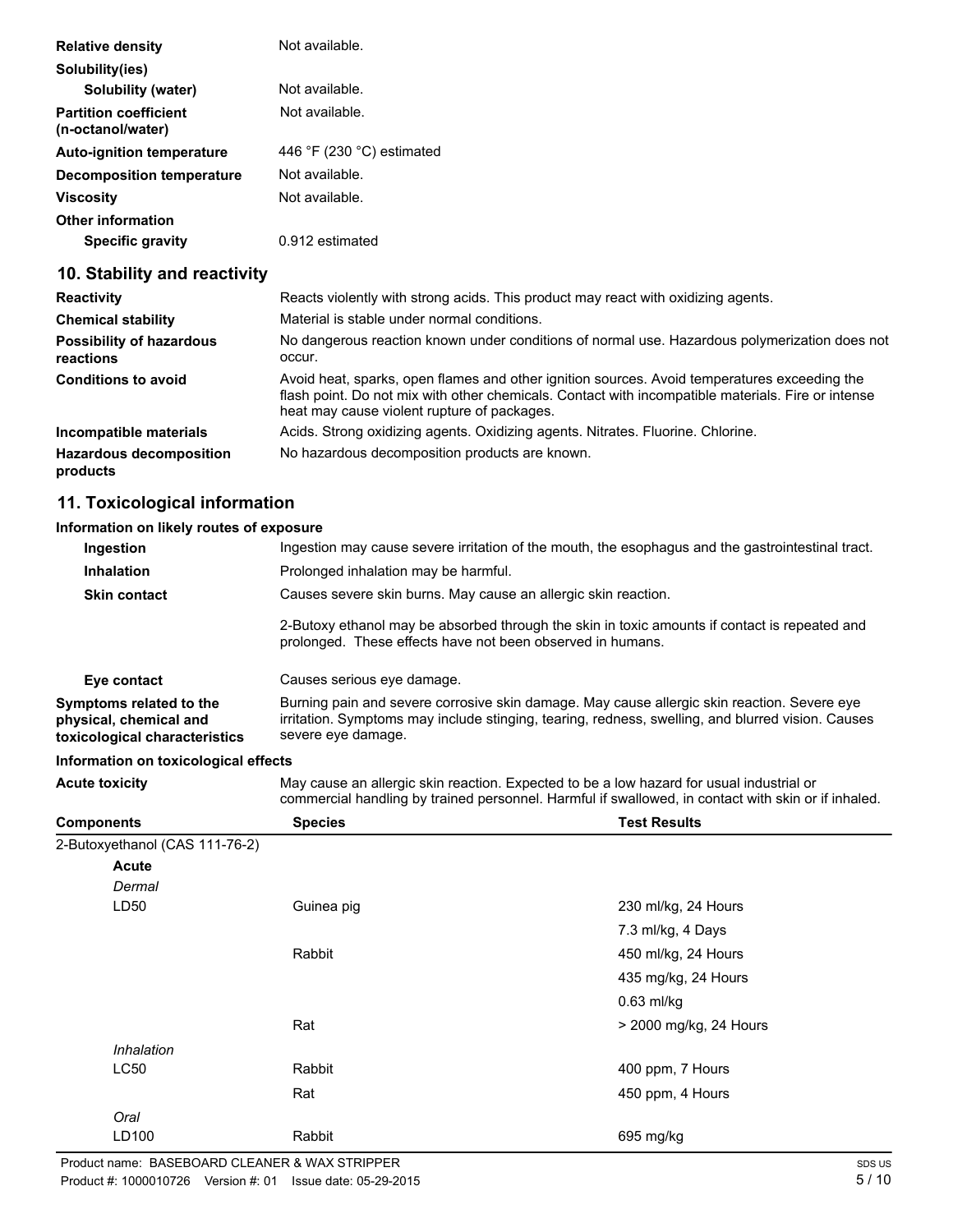| <b>Components</b>                                     | <b>Species</b>                                                                                                                                              | <b>Test Results</b>                                 |  |  |  |  |
|-------------------------------------------------------|-------------------------------------------------------------------------------------------------------------------------------------------------------------|-----------------------------------------------------|--|--|--|--|
| LD50                                                  | Dog                                                                                                                                                         | > 695 mg/kg                                         |  |  |  |  |
|                                                       | Guinea pig                                                                                                                                                  | 1200 mg/kg                                          |  |  |  |  |
|                                                       | Rat                                                                                                                                                         | 530 - 2800 mg/kg                                    |  |  |  |  |
| Anhydrous Ammonia (CAS 7664-41-7)                     |                                                                                                                                                             |                                                     |  |  |  |  |
| <b>Acute</b>                                          |                                                                                                                                                             |                                                     |  |  |  |  |
| Inhalation                                            |                                                                                                                                                             |                                                     |  |  |  |  |
| <b>LC50</b>                                           | Mouse                                                                                                                                                       | 4230 ppm, If <1L: Consumer Commodity<br>Hours       |  |  |  |  |
|                                                       | Rat                                                                                                                                                         | 7939 mg/m3                                          |  |  |  |  |
|                                                       |                                                                                                                                                             | 4000 ppm, If <1L: Consumer Commodity<br>Hours       |  |  |  |  |
| Oral                                                  |                                                                                                                                                             |                                                     |  |  |  |  |
| LD50                                                  | Rat                                                                                                                                                         | 350 mg/kg                                           |  |  |  |  |
| Butane (CAS 106-97-8)                                 |                                                                                                                                                             |                                                     |  |  |  |  |
| <b>Acute</b>                                          |                                                                                                                                                             |                                                     |  |  |  |  |
| Inhalation                                            |                                                                                                                                                             |                                                     |  |  |  |  |
| LC50                                                  | Mouse                                                                                                                                                       | 1237 mg/l, 120 Minutes                              |  |  |  |  |
|                                                       |                                                                                                                                                             | 52 %, 120 Minutes                                   |  |  |  |  |
|                                                       | Rat                                                                                                                                                         | 1355 mg/l                                           |  |  |  |  |
| Propane (CAS 74-98-6)                                 |                                                                                                                                                             |                                                     |  |  |  |  |
| <b>Acute</b>                                          |                                                                                                                                                             |                                                     |  |  |  |  |
| Inhalation<br><b>LC50</b>                             | Mouse                                                                                                                                                       |                                                     |  |  |  |  |
|                                                       |                                                                                                                                                             | 1237 mg/l, 120 Minutes                              |  |  |  |  |
|                                                       |                                                                                                                                                             | 52 %, 120 Minutes                                   |  |  |  |  |
|                                                       | Rat                                                                                                                                                         | 1355 mg/l                                           |  |  |  |  |
|                                                       |                                                                                                                                                             | 658 mg/l/4h                                         |  |  |  |  |
|                                                       | * Estimates for product may be based on additional component data not shown.                                                                                |                                                     |  |  |  |  |
| <b>Skin corrosion/irritation</b>                      | Causes severe skin burns and eye damage.                                                                                                                    |                                                     |  |  |  |  |
| Serious eye damage/eye<br>irritation                  | Causes serious eye damage.                                                                                                                                  |                                                     |  |  |  |  |
| Respiratory or skin sensitization                     |                                                                                                                                                             |                                                     |  |  |  |  |
| <b>Respiratory sensitization</b>                      | Not a respiratory sensitizer.                                                                                                                               |                                                     |  |  |  |  |
| <b>Skin sensitization</b>                             | Causes skin irritation. May cause an allergic skin reaction.                                                                                                |                                                     |  |  |  |  |
| <b>Germ cell mutagenicity</b>                         | No data available to indicate product or any components present at greater than 0.1% are<br>mutagenic or genotoxic.                                         |                                                     |  |  |  |  |
| Carcinogenicity                                       | This product is not considered to be a carcinogen by IARC, ACGIH, NTP, or OSHA.                                                                             |                                                     |  |  |  |  |
|                                                       | IARC Monographs. Overall Evaluation of Carcinogenicity                                                                                                      |                                                     |  |  |  |  |
| 2-Butoxyethanol (CAS 111-76-2)<br>Not listed.         | OSHA Specifically Regulated Substances (29 CFR 1910.1001-1050)                                                                                              | 3 Not classifiable as to carcinogenicity to humans. |  |  |  |  |
| <b>Reproductive toxicity</b>                          | This product is not expected to cause reproductive or developmental effects.                                                                                |                                                     |  |  |  |  |
| Specific target organ toxicity -<br>single exposure   | Not classified.                                                                                                                                             |                                                     |  |  |  |  |
| Specific target organ toxicity -<br>repeated exposure | Not classified.                                                                                                                                             |                                                     |  |  |  |  |
| <b>Aspiration hazard</b>                              | Not an aspiration hazard. Not likely, due to the form of the product.                                                                                       |                                                     |  |  |  |  |
| <b>Chronic effects</b>                                | Prolonged inhalation may be harmful. May be harmful if absorbed through skin.                                                                               |                                                     |  |  |  |  |
|                                                       | 2-Butoxy ethanol may be absorbed through the skin in toxic amounts if contact is repeated and<br>prolonged. These effects have not been observed in humans. |                                                     |  |  |  |  |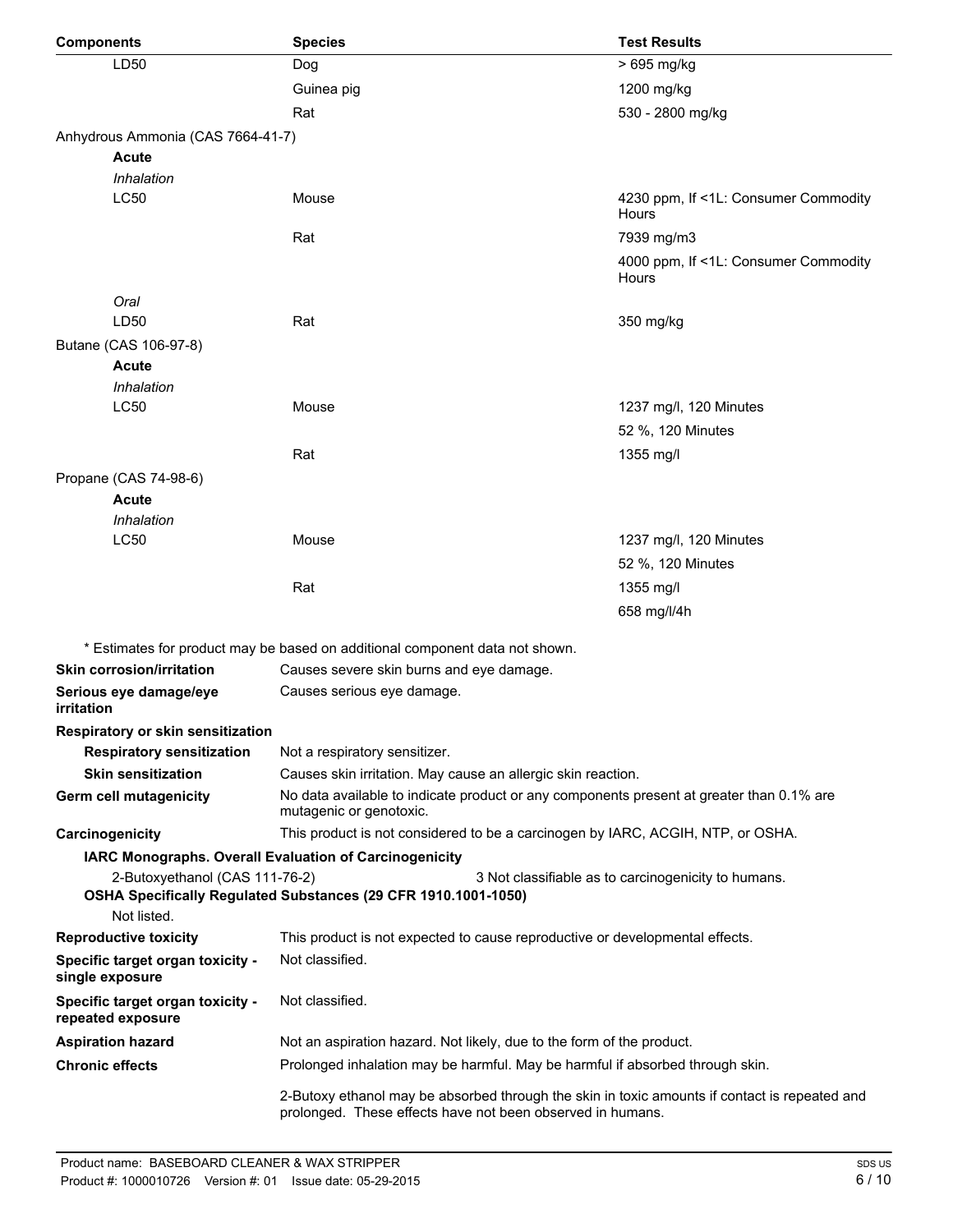# **12. Ecological information**

**Ecotoxicity Example 20** Harmful to aquatic life with long lasting effects.

|      | <b>Species</b>                                                      | Test Results                 |  |
|------|---------------------------------------------------------------------|------------------------------|--|
|      |                                                                     |                              |  |
|      |                                                                     |                              |  |
| LC50 | Inland silverside (Menidia beryllina)                               | 1250 mg/l, 96 hours          |  |
|      |                                                                     |                              |  |
|      |                                                                     |                              |  |
| LC50 | Chinook salmon (Oncorhynchus<br>tshawytscha)                        | $0.43 - 0.47$ mg/l, 96 hours |  |
|      | 2-Butoxyethanol (CAS 111-76-2)<br>Anhydrous Ammonia (CAS 7664-41-7) |                              |  |

\* Estimates for product may be based on additional component data not shown.

| Persistence and degradability                     | No data is available on the degradability of this product.                                                                                                                                 |  |  |  |
|---------------------------------------------------|--------------------------------------------------------------------------------------------------------------------------------------------------------------------------------------------|--|--|--|
| <b>Bioaccumulative potential</b>                  | No data available.                                                                                                                                                                         |  |  |  |
| Partition coefficient n-octanol / water (log Kow) |                                                                                                                                                                                            |  |  |  |
| 2-Butoxyethanol                                   | 0.83                                                                                                                                                                                       |  |  |  |
| <b>Butane</b>                                     | 2.89                                                                                                                                                                                       |  |  |  |
| Propane                                           | 2.36                                                                                                                                                                                       |  |  |  |
| Mobility in soil                                  | No data available.                                                                                                                                                                         |  |  |  |
| Other adverse effects                             | No other adverse environmental effects (e.g. ozone depletion, photochemical ozone creation<br>potential, endocrine disruption, global warming potential) are expected from this component. |  |  |  |

### **13. Disposal considerations**

| <b>Disposal instructions</b>             | Collect and reclaim or dispose in sealed containers at licensed waste disposal site. Contents<br>under pressure. Do not puncture, incinerate or crush. Do not allow this material to drain into<br>sewers/water supplies. Do not contaminate ponds, waterways or ditches with chemical or used<br>container. Dispose of contents/container in accordance with local/regional/national/international<br>regulations. |
|------------------------------------------|---------------------------------------------------------------------------------------------------------------------------------------------------------------------------------------------------------------------------------------------------------------------------------------------------------------------------------------------------------------------------------------------------------------------|
| Local disposal regulations               | Dispose in accordance with all applicable regulations.                                                                                                                                                                                                                                                                                                                                                              |
| Hazardous waste code                     | The waste code should be assigned in discussion between the user, the producer and the waste<br>disposal company.                                                                                                                                                                                                                                                                                                   |
| Waste from residues / unused<br>products | Dispose of in accordance with local regulations. Empty containers or liners may retain some<br>product residues. This material and its container must be disposed of in a safe manner (see:<br>Disposal instructions).                                                                                                                                                                                              |
| Contaminated packaging                   | Empty containers should be taken to an approved waste handling site for recycling or disposal.<br>Since emptied containers may retain product residue, follow label warnings even after container is<br>emptied. Do not re-use empty containers.                                                                                                                                                                    |

## **14. Transport information**

| <b>DOT</b> |                             |                                                                                                                                                                                 |
|------------|-----------------------------|---------------------------------------------------------------------------------------------------------------------------------------------------------------------------------|
|            | UN number                   | UN1950                                                                                                                                                                          |
|            | UN proper shipping name     | Aerosols, flammable, (each not exceeding 1 L capacity)                                                                                                                          |
|            | Transport hazard class(es)  |                                                                                                                                                                                 |
|            | <b>Class</b>                | 2.1                                                                                                                                                                             |
|            | Subsidiary risk             |                                                                                                                                                                                 |
|            | Label(s)                    | 2.1                                                                                                                                                                             |
|            | Packing group               | Not applicable.                                                                                                                                                                 |
|            |                             | Special precautions for user Read safety instructions, SDS and emergency procedures before handling. Read safety<br>instructions, SDS and emergency procedures before handling. |
|            | <b>Special provisions</b>   | N82                                                                                                                                                                             |
|            | <b>Packaging exceptions</b> | 306                                                                                                                                                                             |
|            | Packaging non bulk          | None                                                                                                                                                                            |
|            | Packaging bulk              | None                                                                                                                                                                            |
|            |                             | This product meets the exception requirements of section 173.306 as a limited quantity and may be shinned as a limited quantity                                                 |

 $\bar{z}$  exception requirements of section 173.306 as a limited quantity and may be shipped as a limited quantity. Until 12/31/2020, the "Consumer Commodity - ORM-D" marking may still be used in place of the new limited quantity diamond mark for packages of UN 1950 Aerosols. Limited quantities require the limited quantity diamond mark on cartons after 12/31/20 and may be used now in place of the "Consumer Commodity ORM-D" marking and both may be displayed concurrently.

#### **IATA**

#### **UN number** UN1950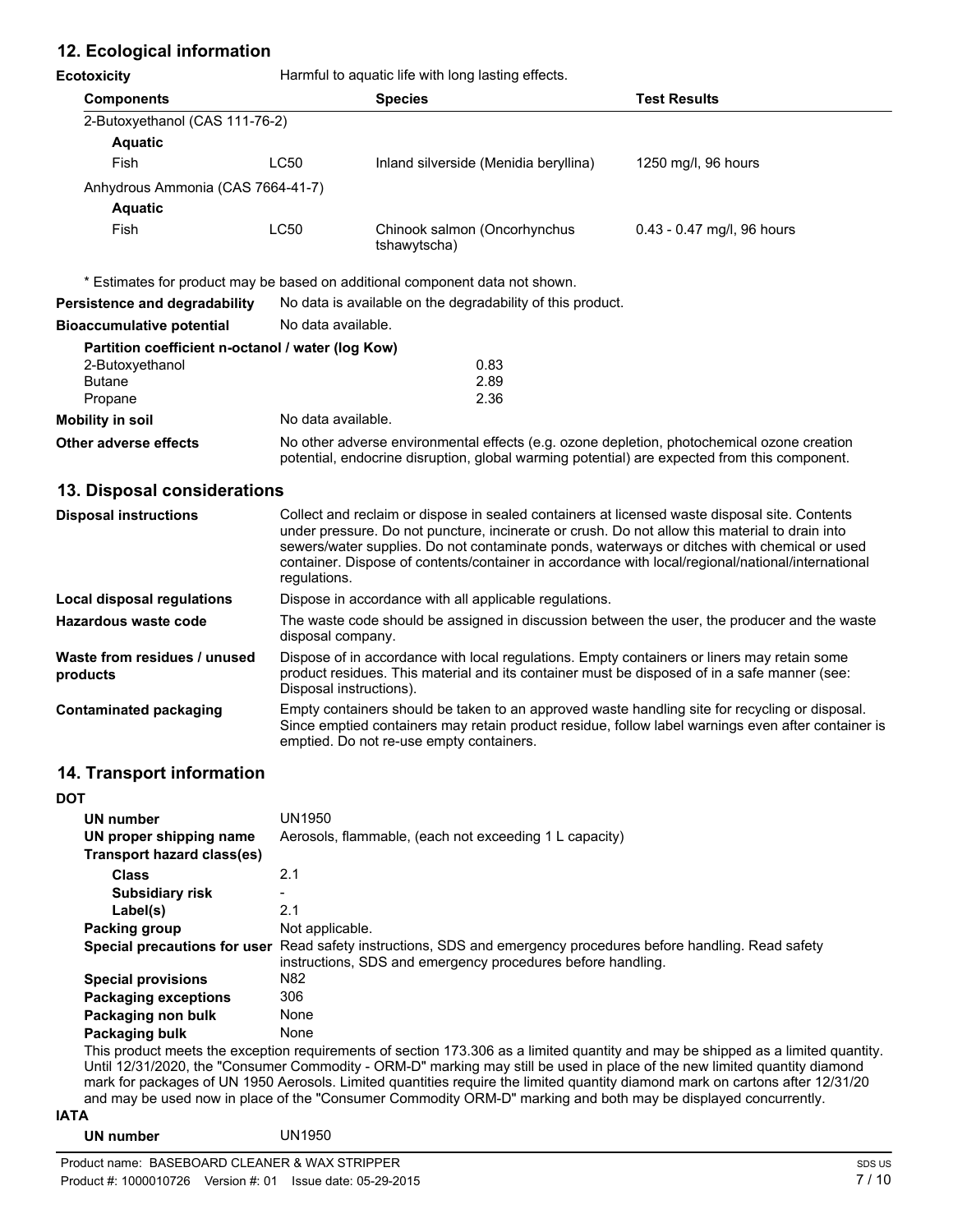| UN proper shipping name                                        | Aerosols, flammable                                                                                                                                                             |
|----------------------------------------------------------------|---------------------------------------------------------------------------------------------------------------------------------------------------------------------------------|
| <b>Transport hazard class(es)</b>                              |                                                                                                                                                                                 |
| <b>Class</b>                                                   | 2.1                                                                                                                                                                             |
| <b>Subsidiary risk</b>                                         |                                                                                                                                                                                 |
| Label(s)                                                       | 2.1                                                                                                                                                                             |
| Packing group                                                  | Not applicable.                                                                                                                                                                 |
| <b>Environmental hazards</b>                                   | No.                                                                                                                                                                             |
| <b>ERG Code</b>                                                | 10 <sub>L</sub>                                                                                                                                                                 |
|                                                                | Special precautions for user Read safety instructions, SDS and emergency procedures before handling. Read safety<br>instructions, SDS and emergency procedures before handling. |
| <b>Other information</b>                                       |                                                                                                                                                                                 |
| Passenger and cargo<br>aircraft                                | Allowed.                                                                                                                                                                        |
| <b>Cargo aircraft only</b>                                     | Allowed.                                                                                                                                                                        |
| <b>Packaging Exceptions</b>                                    | LTD QTY                                                                                                                                                                         |
| <b>IMDG</b>                                                    |                                                                                                                                                                                 |
| <b>UN number</b>                                               | <b>UN1950</b>                                                                                                                                                                   |
| UN proper shipping name                                        | <b>AEROSOLS</b>                                                                                                                                                                 |
| <b>Transport hazard class(es)</b>                              |                                                                                                                                                                                 |
| <b>Class</b>                                                   | 2.1                                                                                                                                                                             |
| <b>Subsidiary risk</b>                                         |                                                                                                                                                                                 |
| Label(s)                                                       | 2.1                                                                                                                                                                             |
| Packing group                                                  | Not applicable.                                                                                                                                                                 |
| <b>Environmental hazards</b>                                   |                                                                                                                                                                                 |
| <b>Marine pollutant</b>                                        | No.                                                                                                                                                                             |
| <b>EmS</b>                                                     | $F-D. S-U$                                                                                                                                                                      |
|                                                                | Special precautions for user Read safety instructions, SDS and emergency procedures before handling. Read safety<br>instructions, SDS and emergency procedures before handling. |
| <b>Packaging Exceptions</b>                                    | <b>LTD OTY</b>                                                                                                                                                                  |
| Transport in bulk according to<br>Annex II of MARPOL 73/78 and | Not applicable.                                                                                                                                                                 |
| the IBC Code                                                   |                                                                                                                                                                                 |

**DOT**



# **15. Regulatory information**

**US federal regulations** This product is a "Hazardous Chemical" as defined by the OSHA Hazard Communication Standard, 29 CFR 1910.1200. All components are on the U.S. EPA TSCA Inventory List.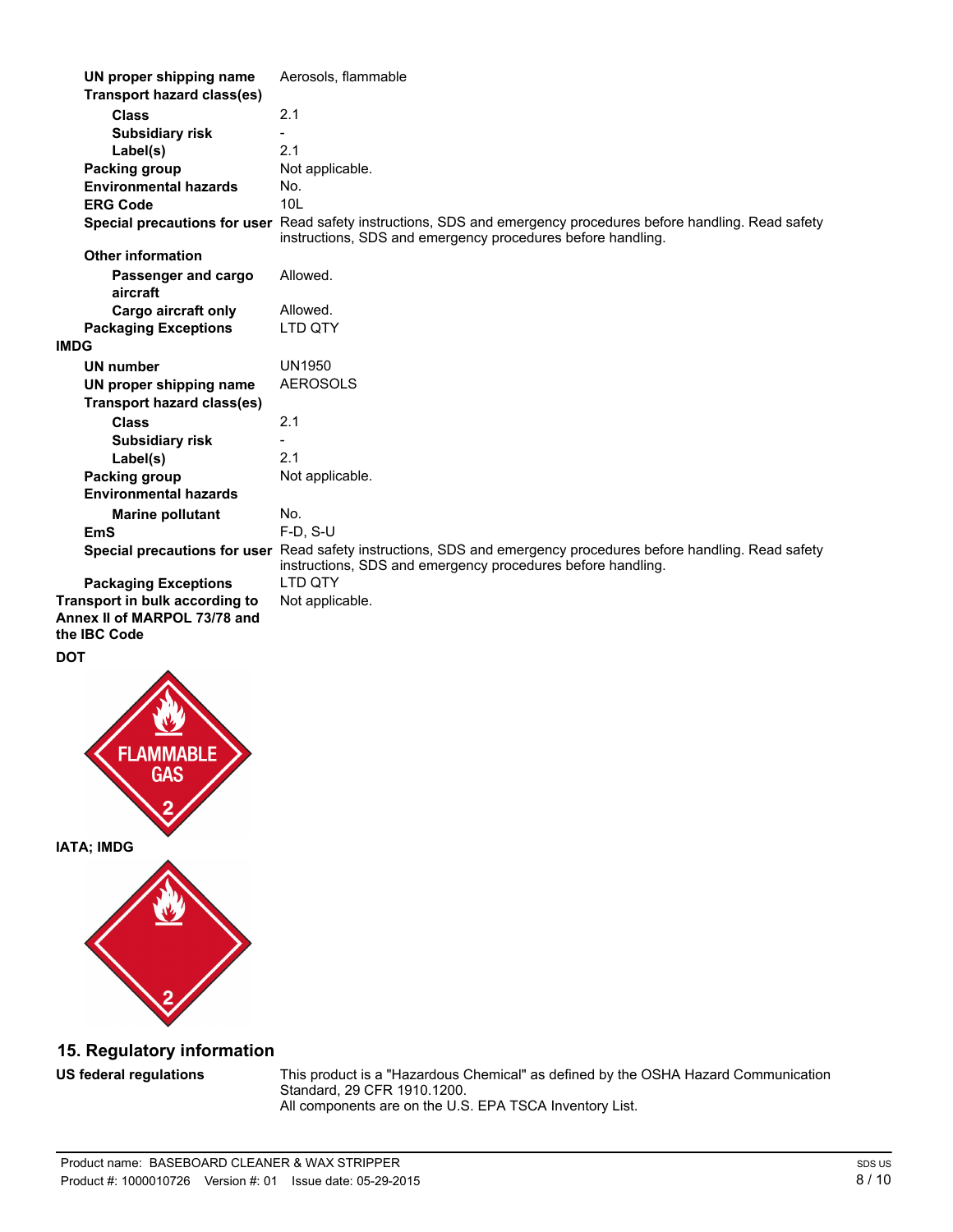## **TSCA Section 12(b) Export Notification (40 CFR 707, Subpt. D)** Not regulated. **CERCLA Hazardous Substance List (40 CFR 302.4)** Anhydrous Ammonia (CAS 7664-41-7) Listed. **SARA 304 Emergency release notification** Anhydrous Ammonia (CAS 7664-41-7) 100 LBS **OSHA Specifically Regulated Substances (29 CFR 1910.1001-1050)** Not listed. **Superfund Amendments and Reauthorization Act of 1986 (SARA) Hazard categories** Immediate Hazard - Yes

Delayed Hazard - No Fire Hazard - Yes Pressure Hazard - No Reactivity Hazard - No

#### **SARA 302 Extremely hazardous substance**

| <b>Chemical name</b>                                                                                                                                                       | <b>CAS number</b>    | Reportable<br>quantity | <b>Threshold</b><br>planning quantity        | <b>Threshold</b><br>planning quantity,<br>lower value  | <b>Threshold</b><br>planning quantity,<br>upper value |
|----------------------------------------------------------------------------------------------------------------------------------------------------------------------------|----------------------|------------------------|----------------------------------------------|--------------------------------------------------------|-------------------------------------------------------|
| Anhydrous Ammonia<br>Ethylene Oxide                                                                                                                                        | 7664-41-7<br>75-21-8 | 100<br>10              | 500 lbs<br>1000 lbs                          |                                                        |                                                       |
| SARA 311/312 Hazardous<br>chemical                                                                                                                                         | No                   |                        |                                              |                                                        |                                                       |
| SARA 313 (TRI reporting)                                                                                                                                                   |                      |                        |                                              |                                                        |                                                       |
| <b>Chemical name</b>                                                                                                                                                       |                      |                        | <b>CAS number</b>                            | $%$ by wt.                                             |                                                       |
| Anhydrous Ammonia<br>Ethylene Glycol<br>1,4-Dioxane<br>Ethylene Oxide                                                                                                      |                      |                        | 7664-41-7<br>107-21-1<br>123-91-1<br>75-21-8 | $0.1 - 1$<br>$0.1 - 1$<br>$0.01 - 0.1$<br>$0.01 - 0.1$ |                                                       |
|                                                                                                                                                                            |                      |                        |                                              |                                                        |                                                       |
| Other federal regulations                                                                                                                                                  |                      |                        |                                              |                                                        |                                                       |
| Clean Air Act (CAA) Section 112 Hazardous Air Pollutants (HAPs) List<br>Not regulated.<br>Clean Air Act (CAA) Section 112(r) Accidental Release Prevention (40 CFR 68.130) |                      |                        |                                              |                                                        |                                                       |
| Anhydrous Ammonia (CAS 7664-41-7)<br>Butane (CAS 106-97-8)<br>Propane (CAS 74-98-6)                                                                                        |                      |                        |                                              |                                                        |                                                       |
| <b>Safe Drinking Water Act</b><br>(SDWA)                                                                                                                                   | Not regulated.       |                        |                                              |                                                        |                                                       |
| <b>US state regulations</b>                                                                                                                                                |                      |                        |                                              |                                                        |                                                       |
| US. Massachusetts RTK - Substance List                                                                                                                                     |                      |                        |                                              |                                                        |                                                       |
| 2-Butoxyethanol (CAS 111-76-2)<br>Anhydrous Ammonia (CAS 7664-41-7)<br>Butane (CAS 106-97-8)<br>Propane (CAS 74-98-6)                                                      |                      |                        |                                              |                                                        |                                                       |
| US. New Jersey Worker and Community Right-to-Know Act                                                                                                                      |                      |                        |                                              |                                                        |                                                       |
| 2-Butoxyethanol (CAS 111-76-2)<br>Anhydrous Ammonia (CAS 7664-41-7)<br>Butane (CAS 106-97-8)<br>Pine Oil (CAS 8002-09-3)<br>Propane (CAS 74-98-6)                          |                      |                        |                                              |                                                        |                                                       |
| US. Pennsylvania Worker and Community Right-to-Know Law                                                                                                                    |                      |                        |                                              |                                                        |                                                       |
| 2-Butoxyethanol (CAS 111-76-2)<br>Anhydrous Ammonia (CAS 7664-41-7)<br>Butane (CAS 106-97-8)<br>Propane (CAS 74-98-6)<br>US. Rhode Island RTK                              |                      |                        |                                              |                                                        |                                                       |
| Anhydrous Ammonia (CAS 7664-41-7)<br>Butane (CAS 106-97-8)<br>Propane (CAS 74-98-6)                                                                                        |                      |                        |                                              |                                                        |                                                       |